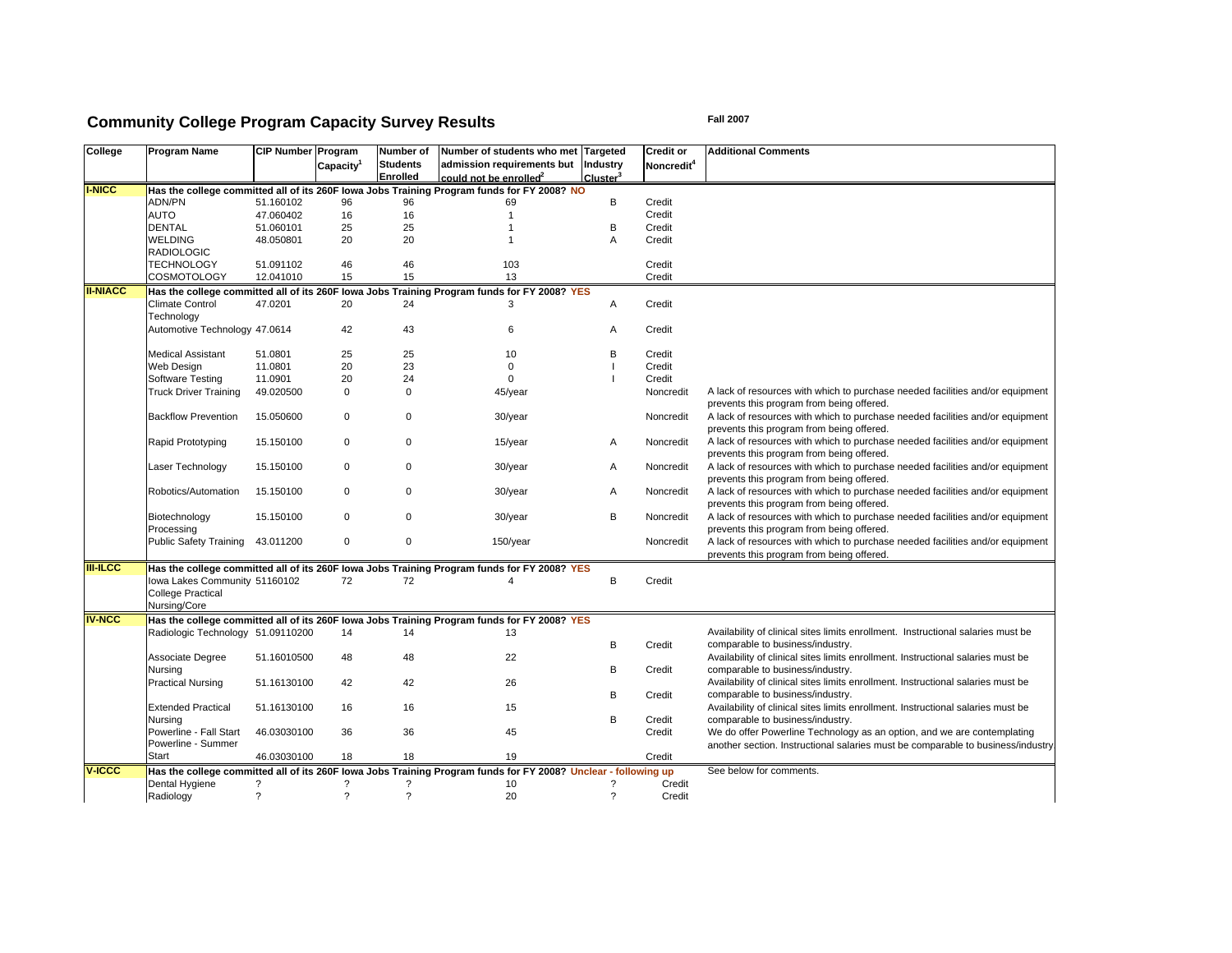|                  | Nursing - freshman, all<br>centers                                                                             | $\overline{\phantom{a}}$   | ?             | ?                     | $\mathbf 0$                                                                                 | $\overline{?}$ | Credit    | The nursing program is full due to limited clinic sites and limited clinical nursing<br>instructors. All students that wanted medical assisting were accepted/enrolled<br>into the program for this fall.                                                                                                                                                                                  |
|------------------|----------------------------------------------------------------------------------------------------------------|----------------------------|---------------|-----------------------|---------------------------------------------------------------------------------------------|----------------|-----------|--------------------------------------------------------------------------------------------------------------------------------------------------------------------------------------------------------------------------------------------------------------------------------------------------------------------------------------------------------------------------------------------|
|                  | <b>Advanced Standing</b><br>Nursing Program*                                                                   | $\boldsymbol{\mathcal{P}}$ | $\mathcal{P}$ | $\overline{?}$        | 15-20                                                                                       | ?              | Credit    | These are LPNs wanting to complete the second year of the program. There<br>were approximately 15-20 students that did not start the second year of the<br>program because we are full. We have received many calls from LPNs wanting<br>to complete the second year of the program, but most of them do not have<br>some of the general education classes done or their admission file is |
| <b>VI-IVCCD</b>  |                                                                                                                |                            |               |                       | Has the college committed all of its 260F lowa Jobs Training Program funds for FY 2008? YES |                |           | incomplete.                                                                                                                                                                                                                                                                                                                                                                                |
|                  | Associate Degree<br>Nursing                                                                                    | 5116010200                 | 48            | 48                    | 15                                                                                          | B              | Credit    | Need more statewide clinical sites to expand.                                                                                                                                                                                                                                                                                                                                              |
|                  | <b>Practical Nursing</b>                                                                                       | 5116130100                 | 64            | 64                    | 50                                                                                          | B              | Credit    | Need more statewide clinical sites to expand.                                                                                                                                                                                                                                                                                                                                              |
|                  | Welding                                                                                                        | 1507000000                 | 8             | varies by<br>offering | most of the classes are for<br>industry                                                     | A              | Noncredit | Industry need for welding training greatly surpasses current capabilities in<br>facilities, up-to-date equipment and technology. We also have a difficult time<br>hiring trainers or adjunct faculty in our salary range.                                                                                                                                                                  |
|                  | <b>Certified Nurse Aide</b>                                                                                    | 5116140000                 | 12            | varies by<br>offering | students are put on waiting list                                                            | В              | Noncredit | Lab space is shared with the credit nursing program and is difficult to schedule<br>for noncredit classes and testing.                                                                                                                                                                                                                                                                     |
|                  | <b>Machine Operator</b>                                                                                        | 4805010000                 | 10            | varies by<br>offering | students are put on waiting list                                                            | Α              | Noncredit | Lab space and equipment are limited and also shared with credit courses which<br>makes it difficult to run a full-time 40hr/week course for industry. Instructor<br>availablity is also a limitation.                                                                                                                                                                                      |
| <b>VII-HCC</b>   |                                                                                                                |                            |               |                       | Has the college committed all of its 260F lowa Jobs Training Program funds for FY 2008? NO  |                |           |                                                                                                                                                                                                                                                                                                                                                                                            |
|                  | <b>CIVIL AND</b><br><b>CONSTRUCTION</b><br><b>ENGINEERING</b>                                                  | 1502010200                 | 24            | 40                    | $\mathbf{1}$                                                                                |                |           |                                                                                                                                                                                                                                                                                                                                                                                            |
|                  | <b>TECHNOLOGY</b>                                                                                              |                            |               |                       |                                                                                             |                | Credit    |                                                                                                                                                                                                                                                                                                                                                                                            |
|                  | <b>ELECTRONICS</b><br><b>ENGINEERING</b>                                                                       | 1503030200                 | 25            | 75                    | 5                                                                                           |                |           |                                                                                                                                                                                                                                                                                                                                                                                            |
|                  | <b>TECHNOLOGY</b>                                                                                              |                            |               |                       |                                                                                             |                | Credit    |                                                                                                                                                                                                                                                                                                                                                                                            |
|                  | ELECTROMECHANIC 4703030100<br>AL MAINTENANCE<br><b>TECHNOLOGY</b>                                              |                            | 12            | 40                    | 3                                                                                           | A              | Credit    |                                                                                                                                                                                                                                                                                                                                                                                            |
|                  | <b>AUTOMOTIVE</b><br><b>TECHNOLOGY (Auto</b><br>Electronics Option too)                                        | 4706040200                 | 25            | 67                    | 5                                                                                           |                |           |                                                                                                                                                                                                                                                                                                                                                                                            |
|                  |                                                                                                                |                            |               |                       |                                                                                             |                | Credit    |                                                                                                                                                                                                                                                                                                                                                                                            |
|                  | <b>WELDING</b><br><b>PROFESSIONAL</b>                                                                          | 4805080100<br>5004060200   | 12<br>60      | 36<br>139             | 14<br>100                                                                                   |                | Credit    |                                                                                                                                                                                                                                                                                                                                                                                            |
|                  | <b>PHOTOGRAPHY</b>                                                                                             |                            |               |                       |                                                                                             |                | Credit    |                                                                                                                                                                                                                                                                                                                                                                                            |
|                  | <b>DENTAL ASSISTING</b>                                                                                        | 5106010100                 | 24            | 43                    | 12                                                                                          |                | Credit    |                                                                                                                                                                                                                                                                                                                                                                                            |
|                  | <b>DENTAL HYGIENE</b>                                                                                          | 5106020200                 | 22            | 88                    | 77                                                                                          |                | Credit    |                                                                                                                                                                                                                                                                                                                                                                                            |
|                  | ASSOCIATE DEGREE 5116010200<br><b>NURSING</b>                                                                  |                            | 32            | 113                   | 43                                                                                          |                | Credit    |                                                                                                                                                                                                                                                                                                                                                                                            |
|                  | PRACTICAL NURSING 5116130100                                                                                   |                            | 64            | 388                   | 201                                                                                         |                |           |                                                                                                                                                                                                                                                                                                                                                                                            |
|                  |                                                                                                                |                            |               |                       |                                                                                             |                | Credit    |                                                                                                                                                                                                                                                                                                                                                                                            |
| <b>IX-EICCD*</b> | Pre-Radiological<br>Technology<br><b>Pre-Practical Nursing</b><br>Pre-END<br>Pre-Dental Hygiene<br>Pre-Nursing |                            |               |                       | Has the college committed all of its 260F lowa Jobs Training Program funds for FY 2008? YES |                |           |                                                                                                                                                                                                                                                                                                                                                                                            |
|                  | Pre-Physical Therapy                                                                                           |                            |               |                       |                                                                                             |                |           |                                                                                                                                                                                                                                                                                                                                                                                            |
| X-KCC            |                                                                                                                |                            |               |                       | Has the college committed all of its 260F lowa Jobs Training Program funds for FY 2008? YES |                |           |                                                                                                                                                                                                                                                                                                                                                                                            |
|                  | <b>Dental Assisting</b>                                                                                        | 5108030200                 | 24            | 24                    | 61                                                                                          | B              | Credit    |                                                                                                                                                                                                                                                                                                                                                                                            |
|                  | Dental Hygiene                                                                                                 | 5108030200                 | 24            | 24                    | 63                                                                                          | B              | Credit    |                                                                                                                                                                                                                                                                                                                                                                                            |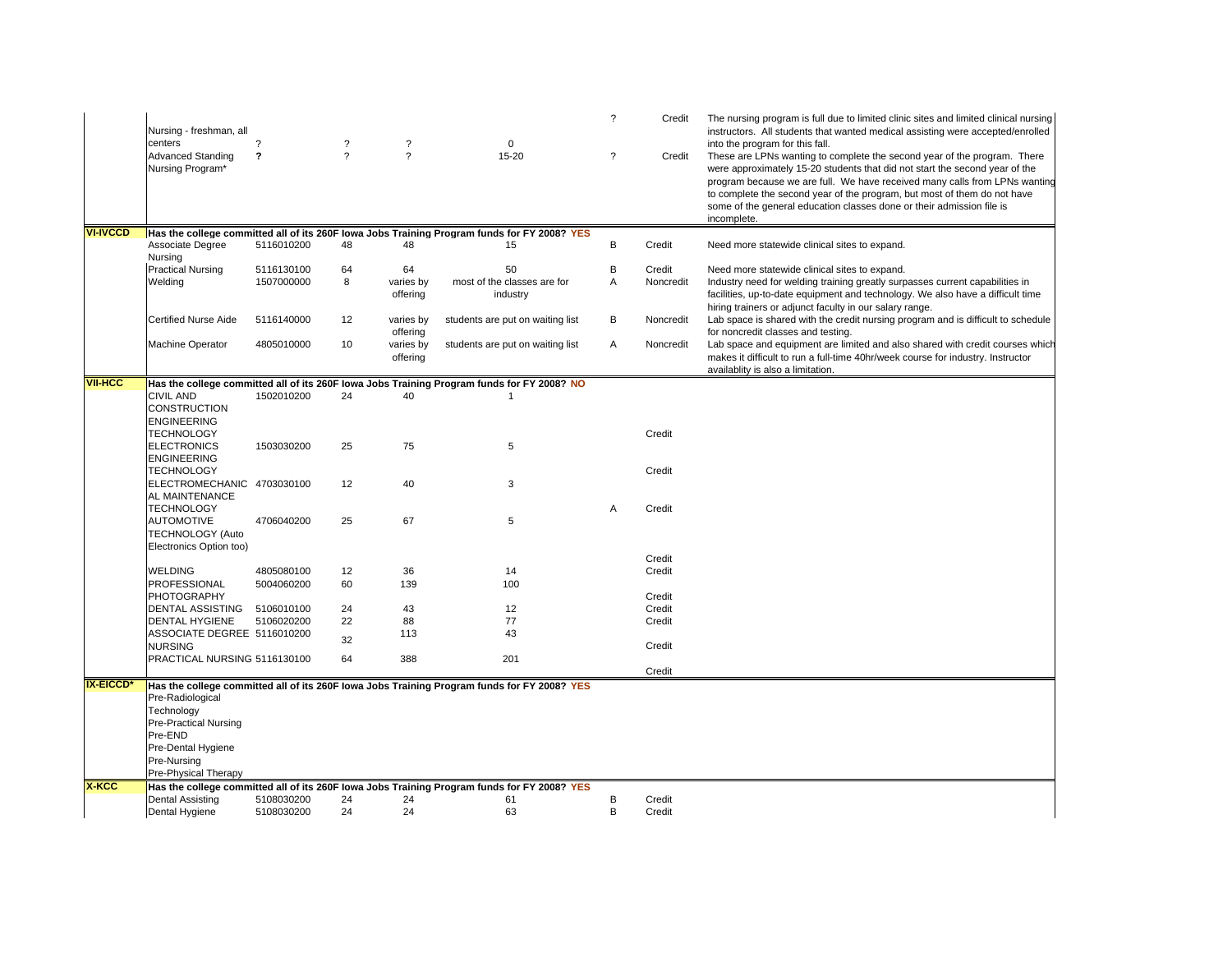|                 | <b>Health Information</b><br>Technology                 | 5108030200 | 24            | 24        | 19                                                                                          | В | Credit    |                                                                                                                                                                                                                                                                                                                                                                    |
|-----------------|---------------------------------------------------------|------------|---------------|-----------|---------------------------------------------------------------------------------------------|---|-----------|--------------------------------------------------------------------------------------------------------------------------------------------------------------------------------------------------------------------------------------------------------------------------------------------------------------------------------------------------------------------|
|                 | Occupation Therapy                                      | 5108030200 | 24            | 24        | 15                                                                                          |   |           |                                                                                                                                                                                                                                                                                                                                                                    |
|                 | Assistant<br><b>Physical Therapist</b>                  | 5108030200 |               |           |                                                                                             | B | Credit    |                                                                                                                                                                                                                                                                                                                                                                    |
|                 | Assistant                                               |            | 24            | 24        | 30                                                                                          | B | Credit    |                                                                                                                                                                                                                                                                                                                                                                    |
|                 | <b>Respiratory Therapist</b>                            | 5108030200 | 25            | 25        | $\overline{7}$                                                                              | B | Credit    |                                                                                                                                                                                                                                                                                                                                                                    |
|                 |                                                         | 5108030200 | 88            | 88        | 229                                                                                         | B | Credit    |                                                                                                                                                                                                                                                                                                                                                                    |
|                 | Nursing                                                 |            |               |           |                                                                                             |   |           |                                                                                                                                                                                                                                                                                                                                                                    |
|                 | <b>Surgical Technology</b>                              | 5108030200 | 20            | 20        | 49                                                                                          | B | Credit    | Main Campus location starts spring semester                                                                                                                                                                                                                                                                                                                        |
|                 | Vet Tech                                                | 5108080200 | 35            | 35        | 17                                                                                          | B | Credit    |                                                                                                                                                                                                                                                                                                                                                                    |
|                 | Vet Asst.                                               | 109030100  | 22            | 22        | 6                                                                                           | X | Credit    |                                                                                                                                                                                                                                                                                                                                                                    |
|                 | Diesel Aq                                               | 102040200  | 21            | 21        | 3                                                                                           | X | Credit    |                                                                                                                                                                                                                                                                                                                                                                    |
|                 | <b>Diesel Truck</b>                                     | 4706050200 | 21            | 21        | 3                                                                                           | X | Credit    |                                                                                                                                                                                                                                                                                                                                                                    |
|                 | Electronics Engineering 1503030200                      |            |               |           |                                                                                             |   |           |                                                                                                                                                                                                                                                                                                                                                                    |
|                 | Tech                                                    |            | 24            | 26        | 8                                                                                           | Α | Credit    |                                                                                                                                                                                                                                                                                                                                                                    |
|                 | Welding                                                 | 4805080200 | $*23$         | 23        | 21                                                                                          | A | Credit    |                                                                                                                                                                                                                                                                                                                                                                    |
|                 |                                                         |            |               |           |                                                                                             |   |           | * Note: This number fluctuates from year to year, but is usually around 30.<br>There are 60 spots total available in welding, but the number of spots for new<br>students is dependent upon how many returning students we have. This year<br>we had more returning students than usual, so the number of seats available fo<br>new students was lower than usual. |
|                 | <b>Precision Fabrication</b><br>Certificate             | 48.0508    | 8             | 8         |                                                                                             | Α | Noncredit | This is a new program, piloted in May 07, Fall 07 class hasn't ran yet, will be<br>fully operational in January 08.                                                                                                                                                                                                                                                |
| <b>XI-DMACC</b> |                                                         |            |               |           | Has the college committed all of its 260F lowa Jobs Training Program funds for FY 2008? YES |   |           |                                                                                                                                                                                                                                                                                                                                                                    |
|                 | Assoc. Degree Nursing 51160102                          |            | 8/term        | 40        | 13                                                                                          |   |           |                                                                                                                                                                                                                                                                                                                                                                    |
|                 |                                                         |            |               |           |                                                                                             |   |           |                                                                                                                                                                                                                                                                                                                                                                    |
|                 | Adv St                                                  |            |               |           |                                                                                             | B | Credit    |                                                                                                                                                                                                                                                                                                                                                                    |
|                 | Auto Collision                                          | 47060302   | 16F/16S       | 58        | 33                                                                                          |   |           |                                                                                                                                                                                                                                                                                                                                                                    |
|                 | Technology                                              |            |               |           |                                                                                             |   | Credit    |                                                                                                                                                                                                                                                                                                                                                                    |
|                 | Auto Mechanics                                          | 47060402   | 50/yr         | 113       | 39                                                                                          |   |           |                                                                                                                                                                                                                                                                                                                                                                    |
|                 | Technology                                              |            |               |           |                                                                                             | Α | Credit    |                                                                                                                                                                                                                                                                                                                                                                    |
|                 | <b>Building Trades</b>                                  | 46020101   | 22            | 24        | 13                                                                                          |   | Credit    |                                                                                                                                                                                                                                                                                                                                                                    |
|                 | <b>Culinary Arts</b>                                    | 12050302   | $80/\gamma r$ | 164       | 113                                                                                         |   | Credit    |                                                                                                                                                                                                                                                                                                                                                                    |
|                 |                                                         |            |               |           |                                                                                             |   |           |                                                                                                                                                                                                                                                                                                                                                                    |
|                 | Dental Assistant                                        | 51060101   | 32F/12S       | 42        | 67                                                                                          | В | Credit    |                                                                                                                                                                                                                                                                                                                                                                    |
|                 | Dental Hygiene                                          | 51060202   | 28/yr         | 47        | 91                                                                                          | B | Credit    |                                                                                                                                                                                                                                                                                                                                                                    |
|                 | Diesel Technology                                       | 47060502   | 28/yr         | 59        | $\overline{7}$                                                                              | Α | Credit    |                                                                                                                                                                                                                                                                                                                                                                    |
|                 | Electrical Construction 46030201                        |            | 16            | 22        | 10                                                                                          |   |           |                                                                                                                                                                                                                                                                                                                                                                    |
|                 | Trades                                                  |            |               |           |                                                                                             | Α | Credit    |                                                                                                                                                                                                                                                                                                                                                                    |
|                 | Heating, AC,                                            | 47020102   | 24/yr         | 45        | 10                                                                                          |   |           |                                                                                                                                                                                                                                                                                                                                                                    |
|                 | Refrigeration Tec                                       |            |               |           |                                                                                             | Α | Credit    |                                                                                                                                                                                                                                                                                                                                                                    |
|                 |                                                         |            |               |           |                                                                                             |   |           |                                                                                                                                                                                                                                                                                                                                                                    |
|                 | <b>Hotel Restaurant</b>                                 | 52090102   | 24/yr         | 41        | 12                                                                                          |   |           |                                                                                                                                                                                                                                                                                                                                                                    |
|                 | Management                                              |            |               |           |                                                                                             |   | Credit    |                                                                                                                                                                                                                                                                                                                                                                    |
|                 | <b>Medical Assistant</b>                                | 51080101   | 32            | 39        | $\overline{\mathbf{4}}$                                                                     | В | Credit    |                                                                                                                                                                                                                                                                                                                                                                    |
|                 | <b>Medical Laboratory</b>                               |            |               | 59        | 8                                                                                           |   |           |                                                                                                                                                                                                                                                                                                                                                                    |
|                 | Technology                                              | 51100402   | 24/yr         |           |                                                                                             | B | Credit    |                                                                                                                                                                                                                                                                                                                                                                    |
|                 | <b>Practical Nursing</b>                                | 51161301   | 120/yr        | 200       | 218                                                                                         | B | Credit    |                                                                                                                                                                                                                                                                                                                                                                    |
|                 | <b>Surgical Technology</b>                              | 51090901   | 16            | 17        | 8                                                                                           | B | Credit    |                                                                                                                                                                                                                                                                                                                                                                    |
|                 | Welding                                                 | 48050801   | 16            | 26        | 8                                                                                           | A | Credit    |                                                                                                                                                                                                                                                                                                                                                                    |
|                 |                                                         |            |               |           |                                                                                             |   |           |                                                                                                                                                                                                                                                                                                                                                                    |
|                 | Environmental Studies 03.0103                           |            | <b>NA</b>     | <b>NA</b> | <b>NA</b>                                                                                   | В | Credit    | Program that we have been asked to develop but are unable to at this point due<br>to lack of facilities.<br>Program that we have been asked to develop but are unable to at this point due                                                                                                                                                                         |
|                 | Radiology Technician 51.0911                            |            | proposed 15   | <b>NA</b> | <b>NA</b>                                                                                   | В | Credit    | to lack of facilities.<br>Program that we have been asked to develop but are unable to at this point due                                                                                                                                                                                                                                                           |
|                 | Optometric Technician 51.1802<br>Certified Occupational |            | proposed 15   | <b>NA</b> | <b>NA</b>                                                                                   | B | Credit    | to lack of facilities.<br>Program that we have been asked to develop but are unable to at this point due                                                                                                                                                                                                                                                           |
|                 | <b>Therapy Assistant</b><br><b>Physical Therapy</b>     | 51.0803    | proposed 15   | <b>NA</b> | <b>NA</b>                                                                                   | В | Credit    | to lack of facilities.<br>Program that we have been asked to develop but are unable to at this point due                                                                                                                                                                                                                                                           |
|                 | Assistant<br>Health Information                         | 51.0806    | proposed 15   | <b>NA</b> | <b>NA</b>                                                                                   | В | Credit    | to lack of facilities.<br>Program that we have been asked to develop but are unable to at this point due                                                                                                                                                                                                                                                           |
|                 | Technology                                              | 51.0707    | <b>NA</b>     | <b>NA</b> | <b>NA</b>                                                                                   | C | Credit    | to lack of facilities.                                                                                                                                                                                                                                                                                                                                             |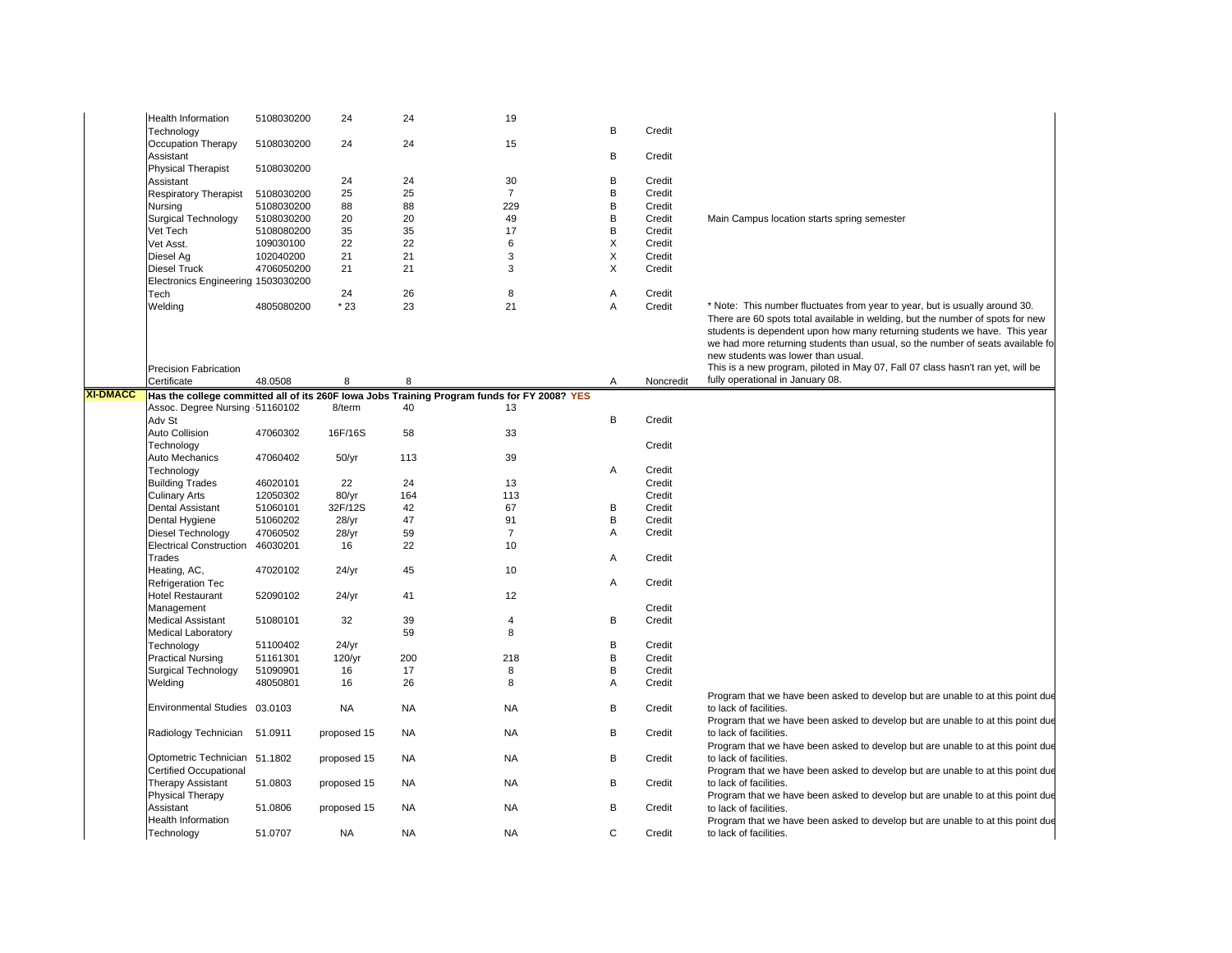|                  |                                      |                      |             |           |                                                                                                  |              |                        | Program that we have been asked to develop but are unable to at this point due                                                       |
|------------------|--------------------------------------|----------------------|-------------|-----------|--------------------------------------------------------------------------------------------------|--------------|------------------------|--------------------------------------------------------------------------------------------------------------------------------------|
|                  | Pharmacy Technician                  | 51.0805              | proposed 15 | <b>NA</b> | <b>NA</b>                                                                                        | B            | Credit                 | to lack of facilities.                                                                                                               |
|                  | Video Production<br>Certificate      |                      |             |           |                                                                                                  | $\mathsf{C}$ |                        | Program that we have been asked to develop but are unable to at this point due                                                       |
|                  | <b>Diesel Maintenance</b>            | 50.0602              | <b>NA</b>   | <b>NA</b> | <b>NA</b>                                                                                        |              | Credit                 | to lack of facilities.<br>Program that we have been asked to develop but are unable to at this point due                             |
|                  | Technician                           | 47.0605              | proposed 10 | <b>NA</b> | <b>NA</b>                                                                                        | Α            | Credit                 | to lack of facilities.                                                                                                               |
|                  | <b>Applied Automotive</b>            |                      |             |           |                                                                                                  |              |                        | Program that we have been asked to develop but are unable to at this point due                                                       |
|                  | Technician                           | 47.0604              | <b>NA</b>   | <b>NA</b> | <b>NA</b>                                                                                        | Α            | Credit                 | to lack of facilities.                                                                                                               |
| <b>XII-WITCC</b> |                                      |                      |             |           | Has the college committed all of its 260F lowa Jobs Training Program funds for FY 2008? YES      |              |                        |                                                                                                                                      |
|                  | Welding                              | 4805080100           | 24          | 26        | 12                                                                                               |              | Credit and             |                                                                                                                                      |
|                  |                                      |                      |             |           |                                                                                                  | Α            | Noncredit              |                                                                                                                                      |
|                  | Automotive Technology 4706040200     |                      | 28          | 32        | $\Omega$                                                                                         |              |                        |                                                                                                                                      |
|                  |                                      |                      |             |           |                                                                                                  |              | Credit                 |                                                                                                                                      |
|                  | Graphic Design                       | 1003030200           | 28          | 30        | $\mathbf 0$                                                                                      |              | Credit                 |                                                                                                                                      |
|                  | Vet Assistant                        | 5108080100           | 24          | 25        | 6                                                                                                | B            | Credit                 |                                                                                                                                      |
|                  | <b>Practical Nursing</b>             | 5116130100           | 148         | 148       | 74                                                                                               | B            | Credit                 |                                                                                                                                      |
|                  | Associate Degree                     |                      |             |           |                                                                                                  |              |                        |                                                                                                                                      |
|                  | Nursing                              | 5116010200           | 119         | 119       | 60                                                                                               | B            | Credit                 |                                                                                                                                      |
|                  | Workplace Spanish                    | 16010100             | 40          | 40        | 20                                                                                               | A, I         | Noncredit              |                                                                                                                                      |
|                  | <b>High Performance</b>              | 52020100             | 35          | 94        | $\mathbf 0$                                                                                      |              |                        | We have been able to accomdate the extra numbers to date by adding                                                                   |
|                  | Management                           |                      |             |           |                                                                                                  | A, B, I      | Noncredit              | instructor resources.                                                                                                                |
|                  | Telecommunications                   | 15070100             | 25          | 25        | 200                                                                                              |              |                        |                                                                                                                                      |
|                  | Safety                               |                      |             |           |                                                                                                  | A, I         | Noncredit              |                                                                                                                                      |
|                  | Steam Plant I<br>Truckdriving        | 47020100<br>49020500 | 20<br>22    | 9<br>22   | 0<br>15                                                                                          | A, B<br>A    | Noncredit<br>Noncredit |                                                                                                                                      |
| <b>XIII-IWCC</b> |                                      |                      |             |           | Has the college committed all of its 260F lowa Jobs Training Program funds for FY 2008? NO       |              |                        | Two more sections will be held to accommodate the need for 2007 Fall term.<br>All funds have been planned but are not yet committed. |
|                  | Surgical Technology                  | 51.090901            | 24          | 24        | 3                                                                                                | B            | Credit                 |                                                                                                                                      |
| <b>XIV-SWCC</b>  |                                      |                      |             |           | Has the college committed all of its 260F lowa Jobs Training Program funds for FY 2008? YES      |              |                        |                                                                                                                                      |
|                  | Associate Degree                     | 5116010200           | 40          | 40        | 26                                                                                               |              |                        |                                                                                                                                      |
|                  | Nursing - Creston                    |                      |             |           |                                                                                                  |              | Credit                 |                                                                                                                                      |
|                  |                                      | 030211030            |             |           |                                                                                                  |              |                        |                                                                                                                                      |
|                  | Associate Degree                     | 5116010200           | 30          | 27        | $\mathbf 0$                                                                                      |              |                        |                                                                                                                                      |
|                  | Nursing - Red Oak                    | 030211030            |             |           |                                                                                                  |              | Credit                 |                                                                                                                                      |
| <b>XV-IHCC</b>   |                                      |                      |             |           | Has the college committed all of its 260F lowa Jobs Training Program funds for FY 2008? NO       |              |                        |                                                                                                                                      |
|                  | Associate Degree                     | 5116010200           | 120         | 138       | $\Omega$                                                                                         |              | Credit                 |                                                                                                                                      |
|                  | Nursing                              |                      |             |           |                                                                                                  |              |                        | To build program capacity, IHCC increased the number of student admissions                                                           |
|                  |                                      |                      |             |           |                                                                                                  |              |                        | to two times a year instead of once a year. Enrollment numbers reflect the                                                           |
|                  |                                      |                      |             |           |                                                                                                  |              |                        | students admitted in May of 2007. Students will be admitted to the program                                                           |
|                  |                                      |                      |             |           |                                                                                                  |              |                        | again in November 2007. Presently, IHCC is at maximum capacity. Capacity is                                                          |
|                  |                                      |                      |             |           |                                                                                                  |              |                        | limited by availability of qualified nursing faculty and adequate number of clinical                                                 |
|                  |                                      |                      |             |           |                                                                                                  |              |                        | sites. The declining NCLEX-RN pass rates nationally is a concern and has                                                             |
|                  |                                      |                      |             |           |                                                                                                  |              |                        | affected admission requirements to nursing programs. Higher admission                                                                |
|                  |                                      |                      |             |           |                                                                                                  |              |                        | standards have influenced the number of applicants accepted. There were an                                                           |
|                  |                                      |                      |             |           |                                                                                                  |              |                        | additional 127 completed ADN applications and 50 completed PN applications                                                           |
|                  |                                      |                      |             |           |                                                                                                  |              |                        | that did not meet admission requirements. Many of these students will work to                                                        |
|                  |                                      |                      |             |           |                                                                                                  |              |                        | improve their weak admission areas and will be admitted in a later class.                                                            |
|                  | <b>Practical Nursing</b>             | 5116130100           | 50          | 60        | $\mathbf 0$                                                                                      |              | Credit                 |                                                                                                                                      |
|                  | (Ottumwa & Centerville)              |                      |             |           |                                                                                                  |              |                        |                                                                                                                                      |
| <b>XVI-SCC</b>   |                                      |                      |             |           |                                                                                                  |              |                        |                                                                                                                                      |
|                  | Welding                              | 48.05080100          | 30          | 30        | Has the college committed all of its 260F lowa Jobs Training Program funds for FY 2008? YES<br>6 | Α            | Credit                 |                                                                                                                                      |
|                  | Practical Nursing -                  | 51.16130100          | 80          | 80        | 5                                                                                                |              | Credit                 |                                                                                                                                      |
|                  | West Burlington                      |                      |             |           |                                                                                                  |              |                        |                                                                                                                                      |
|                  | Associate Degree<br>Nursing - Keokuk | 51.16010200          | 24          | 24        | 8                                                                                                |              | Credit                 |                                                                                                                                      |

\* Submissions from EICCD were not complete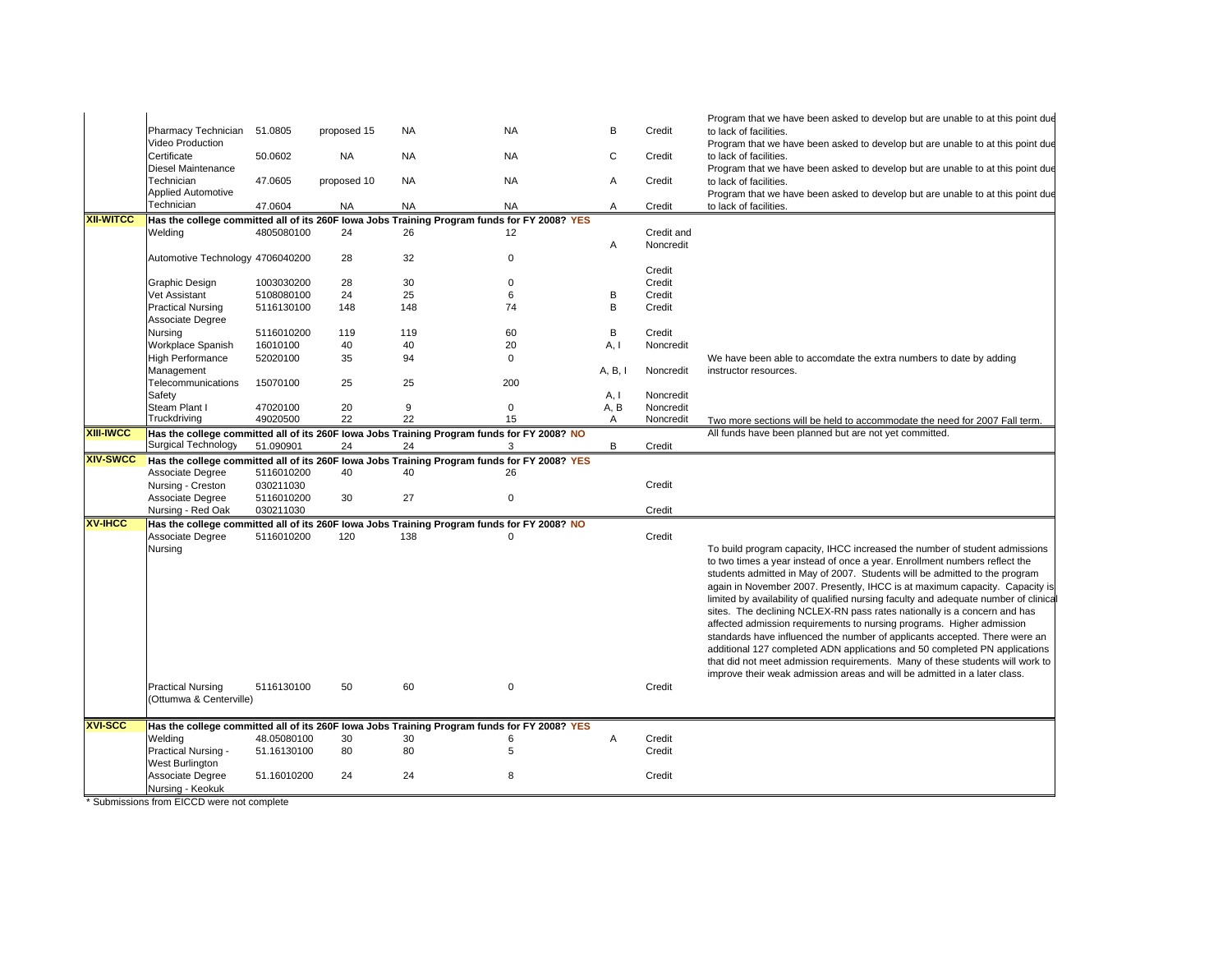## **Other comments provided by CAOs**

### **NIACC - Mark Johnson**

 On the credit side, an important point: We try to accommodate students, even when we have program limits. You will see in the first attachment that in at least two cases, we enrolled students beyond program capacity, so that all qualified students are being served.

On the noncredit side, all of our listings are program needs that have not been addressed due to resource constraints.

#### **ILCC - Mary Mohni**

At times during the year we do have waiting list for certain programs – once students know there is a waiting list they may sign up for there second choice therefore waiting list for that specific program may be eliminated. We encourage students to wait for their first choice –as we will have cancellation during the year but some students want to make a choice when they visit campus.

#### **ICCC - Marlene McComas**

 We feel this response from our Health Sciences Department Chair best explains the "waiting list" question and how it is handled at Iowa Central: Dental Hygiene, Radiology, and nursing technically do not have "wait lists." Students wanting into these programs complete a program-specific application and submit it by a set date. These students are ranked and the top students are accepted. Alternate students are also identified in case some of the students that were accepted do not accept their position in the program.

#### **IVCCD - Chris Russell**

\* Started new programs and thereby increased capacity in Automotive Technology (Advanced Manufacturing), Medical Assisting (Life Sciences-Health Occupations), Renewable Energy Technology (Biotechnology and Alternative Energy) and Entrepreneurial/Diversified Agriculture (Life Sciences).

\* Some of these new programs have also added additional tracks as certificates, diplomas and 2 year options to meet differing student and industry timelines.

\* Increased our capacity in Health Occupations by adding career academies at three college sites.

\* Increased our capacity in Advanced Manufacturing by adding career academies in Welding/Small Engines, Machine Tool Technology, Industrial Maintenance and Construction Trades.

\* Increased our capacity in Biosciences by adding career academies in Agriculture, Biotechnology and Entrepreneurial Agriculture.

\* Increased our capacity in Manufacturing by training students in Welding and Drafting courses.

#### **DMACC - Kim Linduska**

DMACC programs (fall 2007) that are at or slightly over capacity/ number of students

Early Childhood Education: 241 Veterinary Technology: 56 Computer Aided Drafting and Design: 61 Information Technology Network Administration: 61 Electronic Systems Service Technician/Robotics and Automation: 31 Tool and Die making: 48 Graphic Technologies: 48 Civil Engineering Technology: 53 Medical Administrative Assistant: 35Mortuary Science: 41 Phlebotomy: 18 Architectural Millwork: 17

In addition, lack of science laboratories, particularly Physics and Chemistry, prevent over 200 students from enrolling each term in science based courses that are required for many programs, or that students need for Associate of Arts or Associate of Science degrees.

Several large programs that do not require laboratory space also face restrictions on enrollment because we are simply out of daytime classroom space. Although these programs do not have enrollment caps, it is increasingly difficult for students to schedule classes at times that meet their needs. These programs are:

> Business Administration: 935 students Criminal Justice: 430 studentsHuman Services: 302 students